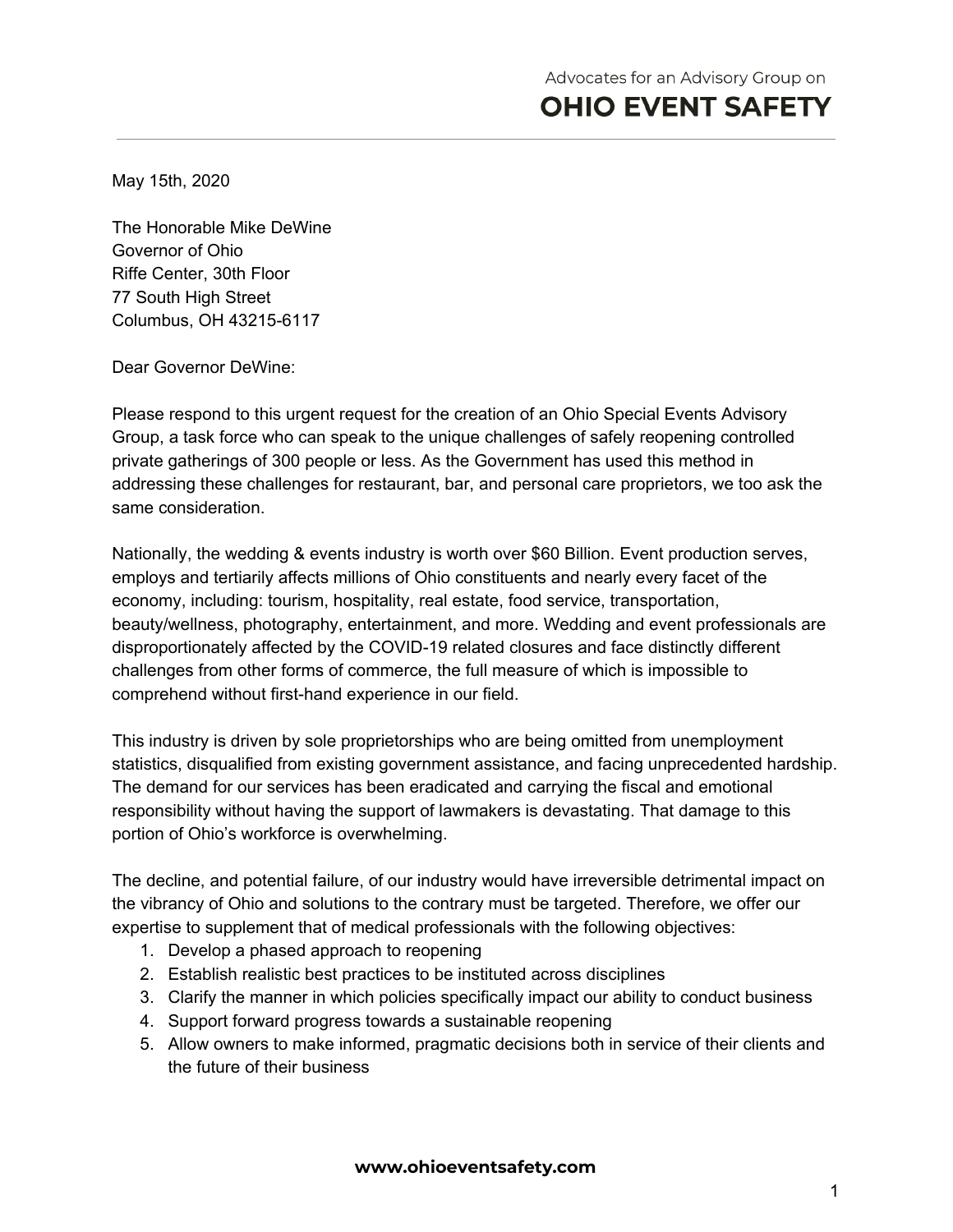The diversion of attention from this matter, coupled with a lack of contributional opportunity from sympathetic, experienced leadership ultimately demoralizes current and potential small business owners. Our state has been a leader in response to this pandemic. We implore you to uphold the precedent you have set by addressing these emergent concerns.

Please establish an Ohio Special Events Advisory Group immediately. Please direct your response to:

Berlyn Martin **International Communist Communist Communist Communist Communist Communist Communist Communist Communist Communist Communist Communist Communist Communist Communist Communist Communist Communist Communist Com** Berlyn Events & Design StR Events

[info@ohioeventsafety.com](mailto:info@ohioeventsafety.com)

Respectfully,

2 Martin

Berlyn Martin on behalf of Advocates for Ohio Event Safety **FOUNDING SUPPORTERS:**

/s/ Jennifer Drew Owner, StR Events Franklin County

/s/ Larry Clark Owner, Made From Scratch Union County

/s/ Britney Heffelfinger President, Columbus National Association for Live Events Franklin County

Director of Banquets, Le Meridien Columbus, The Joseph Franklin County

/s/ Carl R Seiley President, Vue Columbus Franklin County

### /s/ John W "Squire" Galbreath President, Darby Dan Farm Franklin County

/s/ James P. Fritz President, Lasting Impressions Event Rentals (Cleveland) Cuyahoga County

President, Lasting Impressions Event Rentals (Columbus) Franklin County

President, The Alleen Company Hamilton County

/s/ Beth Kerechanin Owner, Seth & Beth Photography Medina County